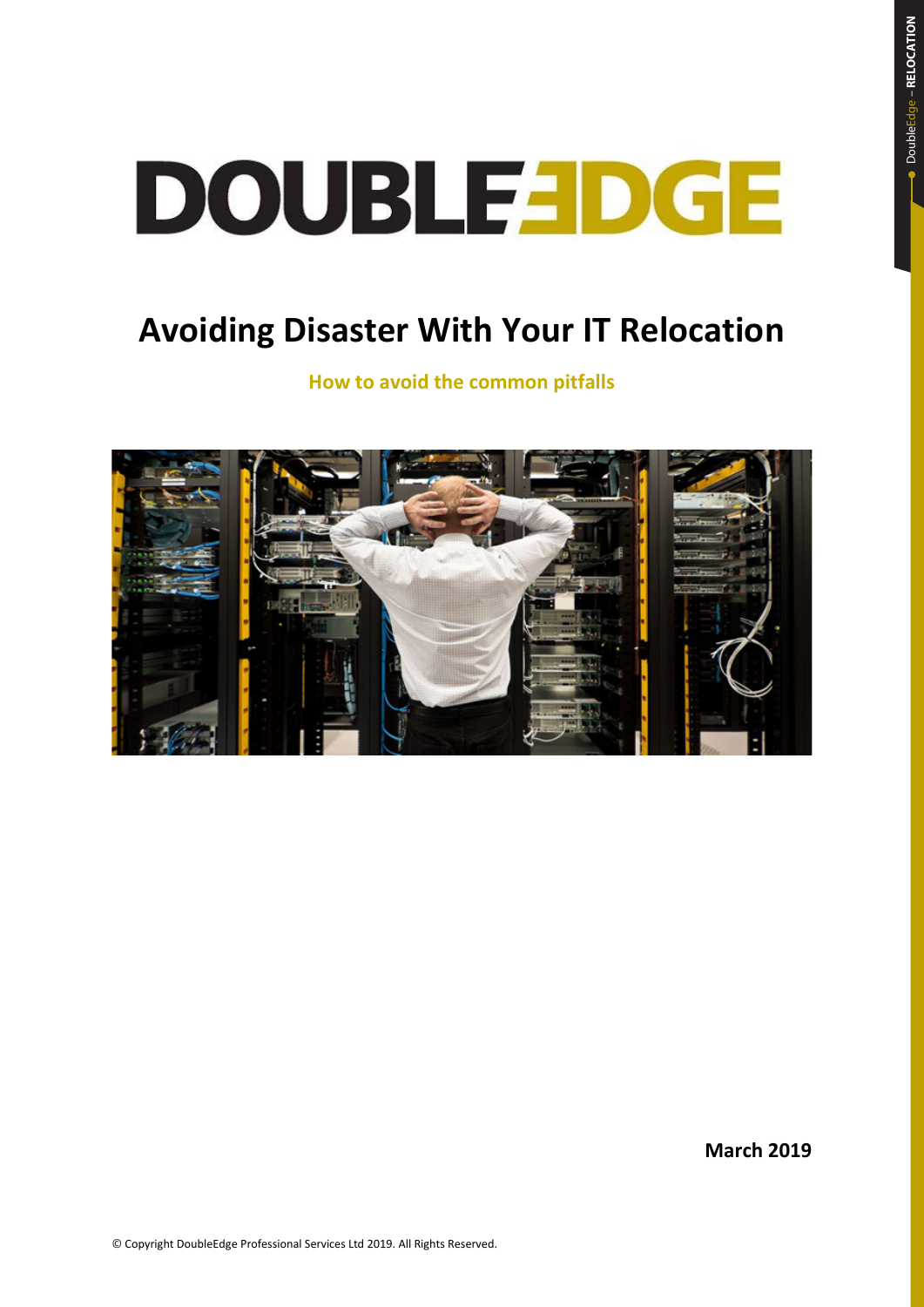## **Executive Summary**

With over 20 years in the business, DoubleEdge Professional Services have helped countless organisations relocate their voice and data networks. Invariably though, businesses come to us with unforeseen connectivity problems just weeks before the move date.

In a world where IT and comms are a fundamental requirement for practically every business, the impact of having no connectivity in place, when moving into new premises, can be disastrous.

Under extreme circumstances, companies can even be put in danger of going out of business in the prolonged absence of adequate networks.



Through our experience, skills and relationships with the network providers, we have the resources to resolve issues in time, making us the service provider of choice for many market-leading companies around the world.

This report breaks down a few of the typical questions which, whether you're a small business or a multi-national enterprise, you will need to ask when making plans for your business communications in an office move, or the opening of a new office, in order to:

- Meet deadlines
- Avoid pitfalls
- Ensure business continuity
- Cut the cost of your communications relocation
- Reduce ongoing voice, data and mobile expenditure

We hope you find this guide useful and would be happy to hear from you if you have any questions or would like to arrange a free, no-obligation consultation (by phone or face-to-face).

Please visi[t www.edge-edge.co.uk](http://www.edge-edge.co.uk/) or contac[t steve.dourdil@edge-edge.co.uk](mailto:steve.dourdil@edge-edge.co.uk) / 020 3869 2442 for more information.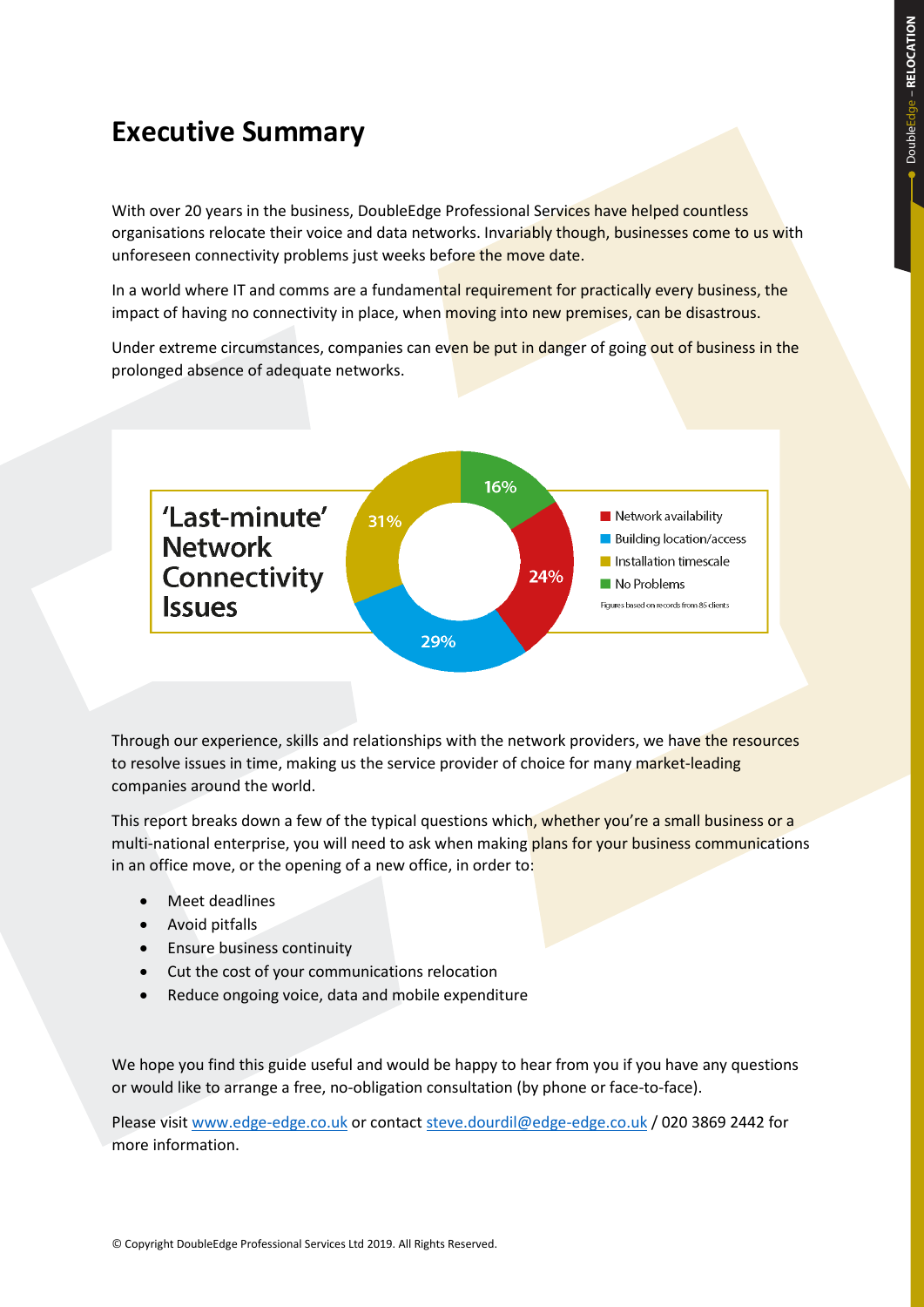## **Key Questions**

Every business is different and, likewise, every office relocation has its own unique challenges and points to consider.

However, the following is a breakdown of the most common questions that need to be asked by any company that is planning an office move and/or relocation of its IT and communications infrastructure.

## Do you need to arrange wayleave agreements for any installation work?

Without doubt, one of the biggest and most painful challenges that businesses face when relocating (and one of the most common) is managing the wayleave process. Especially when, as in many cases, they have neglected to allow plenty of time for this complex and laborious process to be followed.

An entire report could be written about the many considerations and pitfalls surrounding wayleave requirements. Hopefully the following will provide a useful introduction to the processes involved and the main points to bear in mind.

#### **What is a wayleave?**

In basic terms, a wayleave is effectively a legally binding agreement between a land or property owner and a utilities, telecom or fibre provider, giving them the right to install and maintain apparatus such as internet cabling, power cables and overhead lines etc. on the owner's land or property.

In many cases, wayleaves need to be requested by tenants of a building so they can get broadband or other forms of internet access.

#### **How long does it take to arrange a wayleave?**

This is unpredictable and depends on several factors - the number of parties involved, the location of the building, the landlord, the various solicitors involved, the company overseeing the wayleave application and their level of experience in managing wayleaves etc.

However, you should allow for **3-4 months at the very least** – longer if possible. Companies should start the process at the earliest possible opportunity to minimise the risk of failing to meet key deadlines…and potentially finding themselves in their new office with no internet access.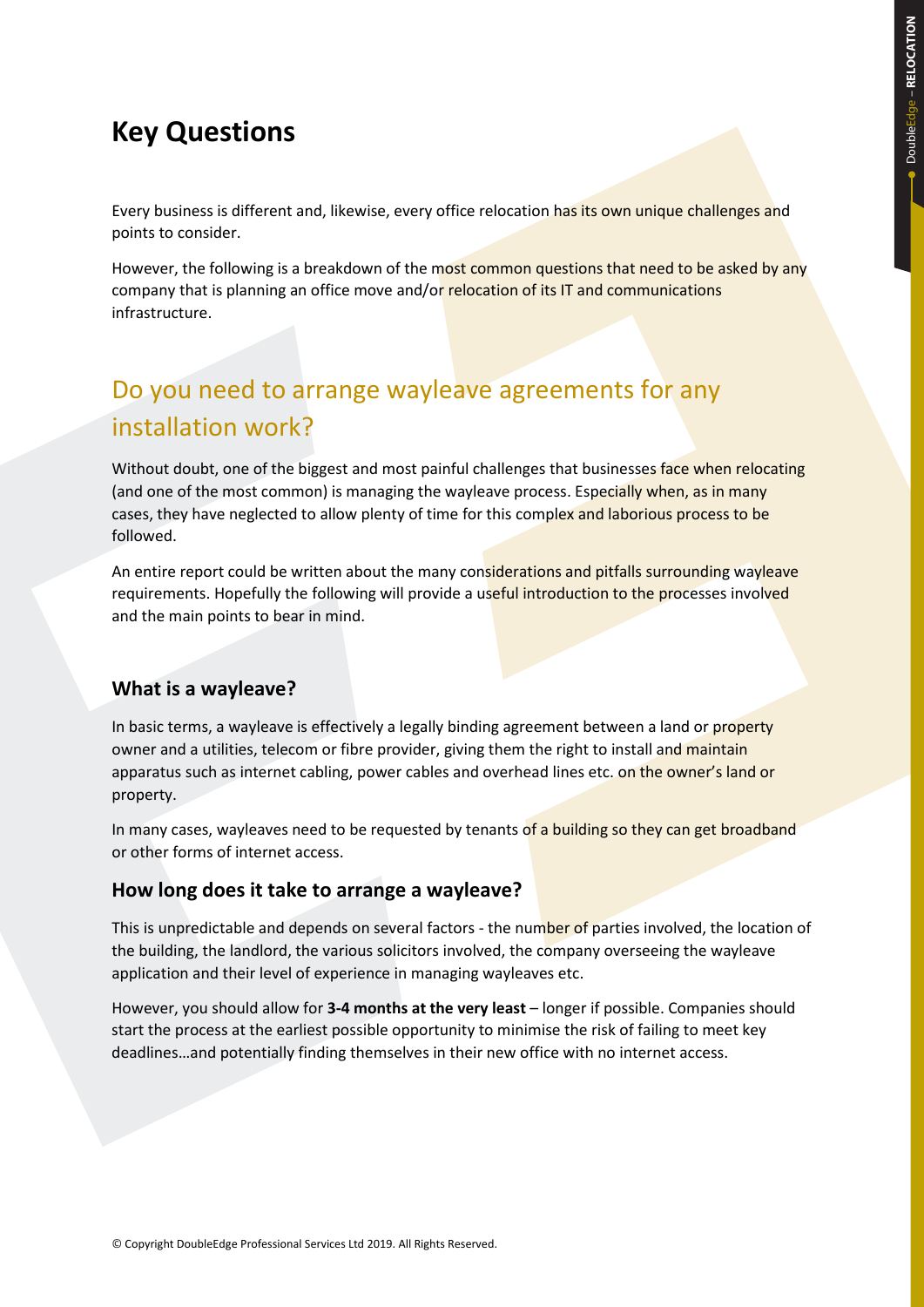#### **What are the typical challenges?**

**Dealing with Network Operators:** often the customer does not have a dedicated Account Manager - they may have just a desk-based account manager and they often change. As a result, they don't have any real leverage with their Telco to "make things happen" whenever issues arise and the process stalls, as it often does.

This is where an experienced, nimble and proactive IT & Comms provider can be invaluable, stepping in and using their contacts, leverage and experience to move things forward.

Site Visits: often painful and unpredictable and need careful management. For example, carriers such as BT often provide only 24 hours' notice and, when the engineer arrives, the customer's site contact is caught up in their day-to-day job. As a result, the engineer is unable to gain access and leaves the site, delaying the project and incurring extra unnecessary costs.

Having a communications provider to manage the project and get on top of things immediately will obviously increase the percentage of surveys being done first time.

- **Site Specific Risk and Method Statements ("SSRAMS"):** many landlords no longer accept generic RAMS and now require "Site Specific" RAMS. These require additional drawings and photographs that show the route of the fibre installation from the 'Meet Me' room to the customer's comms cabinet, including labelling of all fibre at pre-determined distances. The landlord will often determine what is required in the SSRAMS.
- Managing Wayleave Parties: a wayleave can be bi- or tri-partite (or more) and will involve the landlord's solicitors, tenant's solicitors and telecom solicitors. In some cases, property agents may also be involved. Coordinating discussions between these parties, chasing up solicitors etc. and ensuring any inevitable hold-ups in the process are addressed is both time-consuming and difficult to manage.
- **Lead Times:** as mentioned earlier, the whole process can take 3-4 months or more. Having an experienced IT & communications provider managing everything, while leveraging their contacts and carrier relationships, can significantly help reduce the burden on a company's resources and ensure that deadlines are met with a minimum of hassle.
- **Inadequate Indemnity Insurance:** sometimes the network carrier's level of indemnity insurance does not meet the landlord's minimum requirement. In these situations, the customer must then enter into a tripartite agreement and top up the insurance themselves. For example, the landlord may require a minimum £10m insurance while the carrier will only offer £5m – in this case, the customer would need to provide the remaining £5m indemnity cover themselves.

As well as the additional complications, costs and legal fees, this can also add a further 3-4 week delay to the project.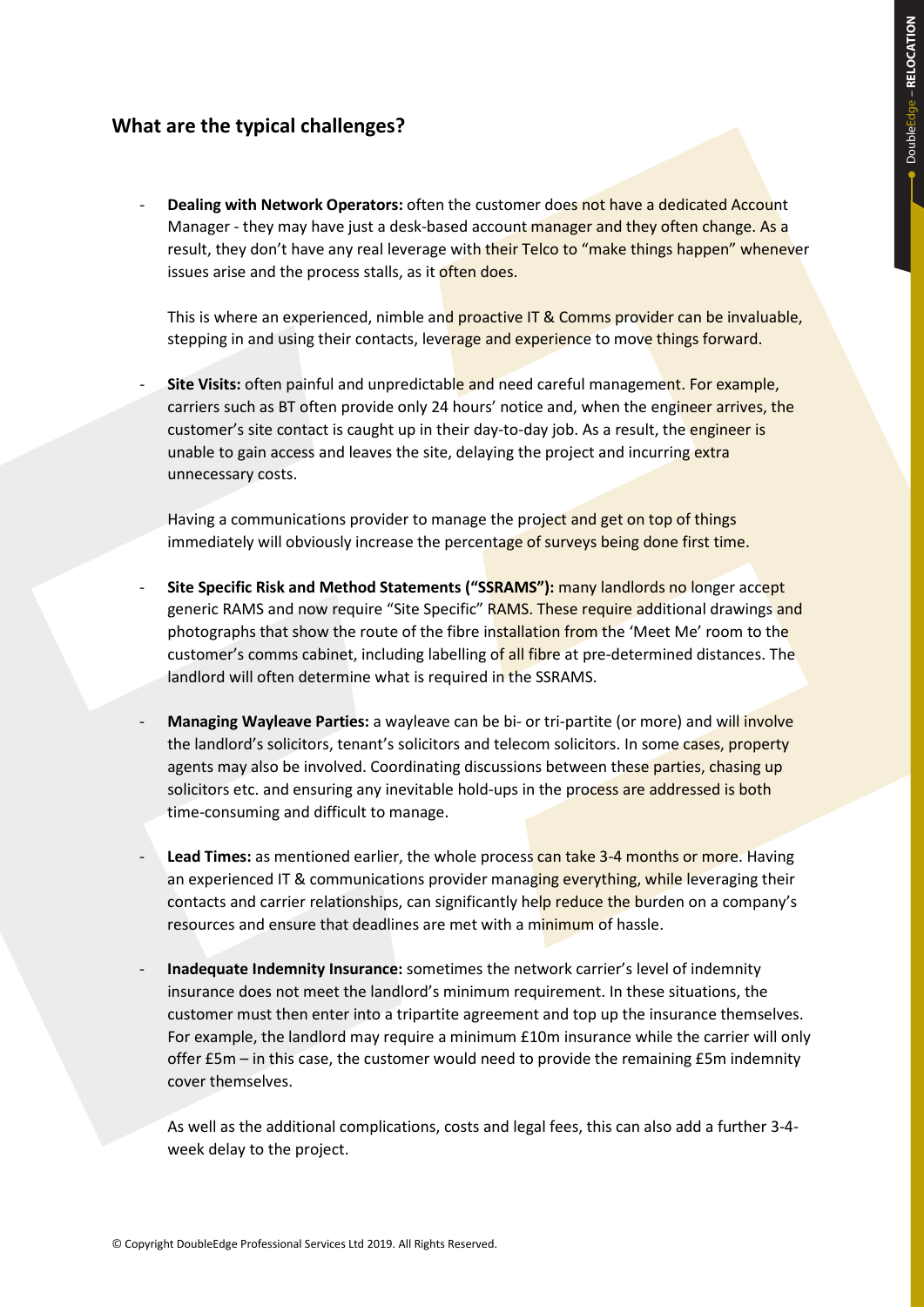Fall Back: in some cases, for example where companies have simply left it too late before beginning the wayleave process and/or placing the necessary orders, it becomes physically impossible for circuits to be delivered in time. Under these circumstances, it becomes necessary to implement interim solutions to provide connectivity to allow the company to continue operating as normal.

In such situations, working with a flexible and proactive communications provider, who can pull out all the stops and offer innovative alternative options in order to keep your business running, can make a world of difference.

#### Do you plan to keep your existing phone numbers?

If your company already uses "virtual"/cloud-based telephone numbers (e.g. SIP or Number Translation Services), retaining these numbers is simply a case of reprogramming them to terminate at the appropriate extensions at your new premises, no matter where in the UK you are moving to.

It is important to bear in mind though that, in the case of Number Translation Services (NTS) - where programmable, cloud-based numbers are used to deliver inbound calls to equivalent "dummy" numbers that reside on physical telephone lines (typically ISDN30) - new ISDN circuits will need to be installed at the new premises, along with a DDI range of the required size.

Note: the area code for these "dummy DDIs" is irrelevant, as they are unpublished and are used merely to accept incoming calls to the published virtual numbers.

The lead time for installation of new BT ISDN30 circuits is typically up to 20 working days, but is dependent on the site survey, the area, Openreach engineer availability/workloads and the time of year (e.g. BT and the other network carriers have a Christmas freeze period of around 1 month during which no new installations are carried out).

**However, any business still relying on traditional ISDN circuits should be seriously thinking about moving to VoIP/SIP**, especially if an office move or new office installation is planned (see the following section "S*hould you consider moving from ISDN to SIP*").

On the other hand, if the numbers associated to your business (your "published" numbers) currently reside on physical ISDN or PSTN circuits, keeping these numbers on traditional circuits is possible only if your new offices are in the same telephone exchange area as your current premises.

If you're happy changing all your business telephone numbers, then clearly thought needs to be given to updating internal directories, stationery, websites, business cards etc.

However, there are still other options available:

1. Timescales allowing, bearing in mind the time required for wayleaves and circuit installations, the obvious choice in most cases would be to port your current numbers to an Internet Protocol (IP)-based service such as SIP (Session Initiation Protocol), with calls being carried over data circuits instead of traditional voice lines.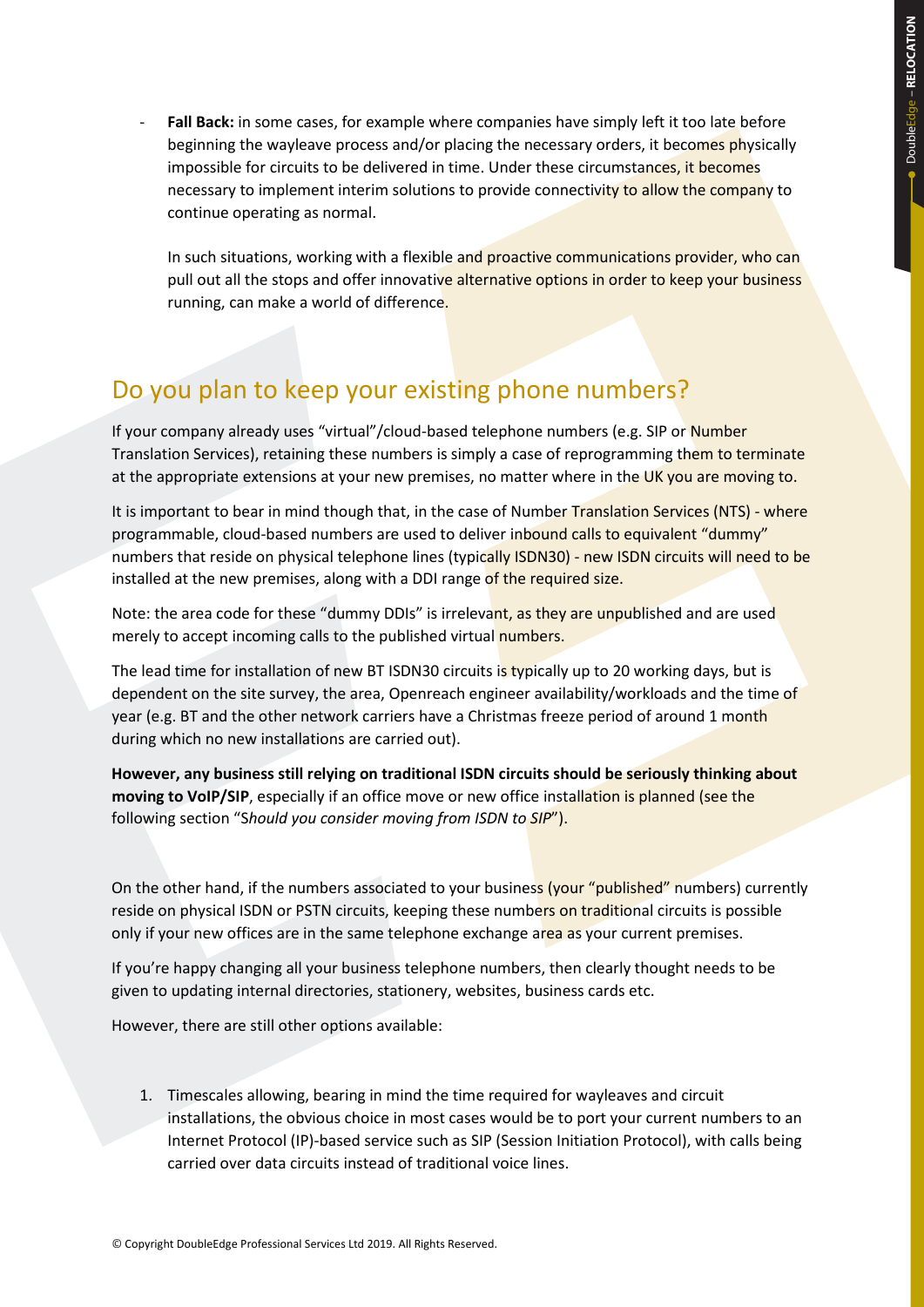Although there are a few factors that need to be taken into consideration, this is a route that an increasing number of businesses are taking (and many have already taken); not only for the inherent flexibility and, usually, cost savings that such solutions provide, but also largely in anticipation of the imminent phasing out of ISDN services across all of the UK (more details in the section below, "Should you consider moving from ISDN to SIP?").

In order to deploy a SIP solution, the key requirements are:

- i. A stable, QoS (Quality of Service)-enabled internet connection with adequate bandwidth to carry Voice traffic. In the event of network failure or other issues with the primary circuit, it is also recommended to have a backup circuit in place.
- ii. If an on-site telephone system is to be used, it needs to be IP-enabled. If your existing PBX does not support IP telephony, moving to a hosted voice system is also an increasingly popular option, removing the need for maintenance contracts, upgrades and on-site equipment. Hosted voice solutions are paid for using a simple Opex model (per seat per month) and can be quickly and easily scaled up or down according to requirements.
- 2. Alternatively, porting existing numbers from ISDN to a Number Translation Service will also allow you to continue using them to receive calls. This porting process takes up to 22 working days (longer if porting requests are rejected for any reason). In addition to this, as explained earlier, new ISDN circuits and associated DDI numbers will also need to be provisioned, with the usual lead times that need to be considered.

As with SIP/VoIP, Number Translation Services also allow you to retain existing numbers and have complete control over where your inbound calls are delivered (excellent for Business Continuity and Disaster Recovery scenarios). However, unlike SIP, they do carry the additional cost of delivering calls from the virtual numbers to the ISDN endpoints.

In other words, you pay not only to make calls but also to receive them. This fact alone may make a SIP solution more desirable for many businesses.

Where companies find themselves just weeks away from relocating, with no measures yet in place to retain their numbers and/or no data connectivity yet installed; other, more temporary solutions can be put in place when working with a more innovative communications provider.

The question of how to retain existing numbers when moving offices to a new exchange area clearly raises numerous other considerations. Office relocations can be daunting, involving many separate moving parts which need to be carefully, holistically managed in order to complete the move on time, within budget, without downtime and with minimal disruption to the business.

With an experienced and competent IT & Telecoms service provider managing the whole process for you and doing all the heavy lifting, you can not only avoid problems and delays but also discover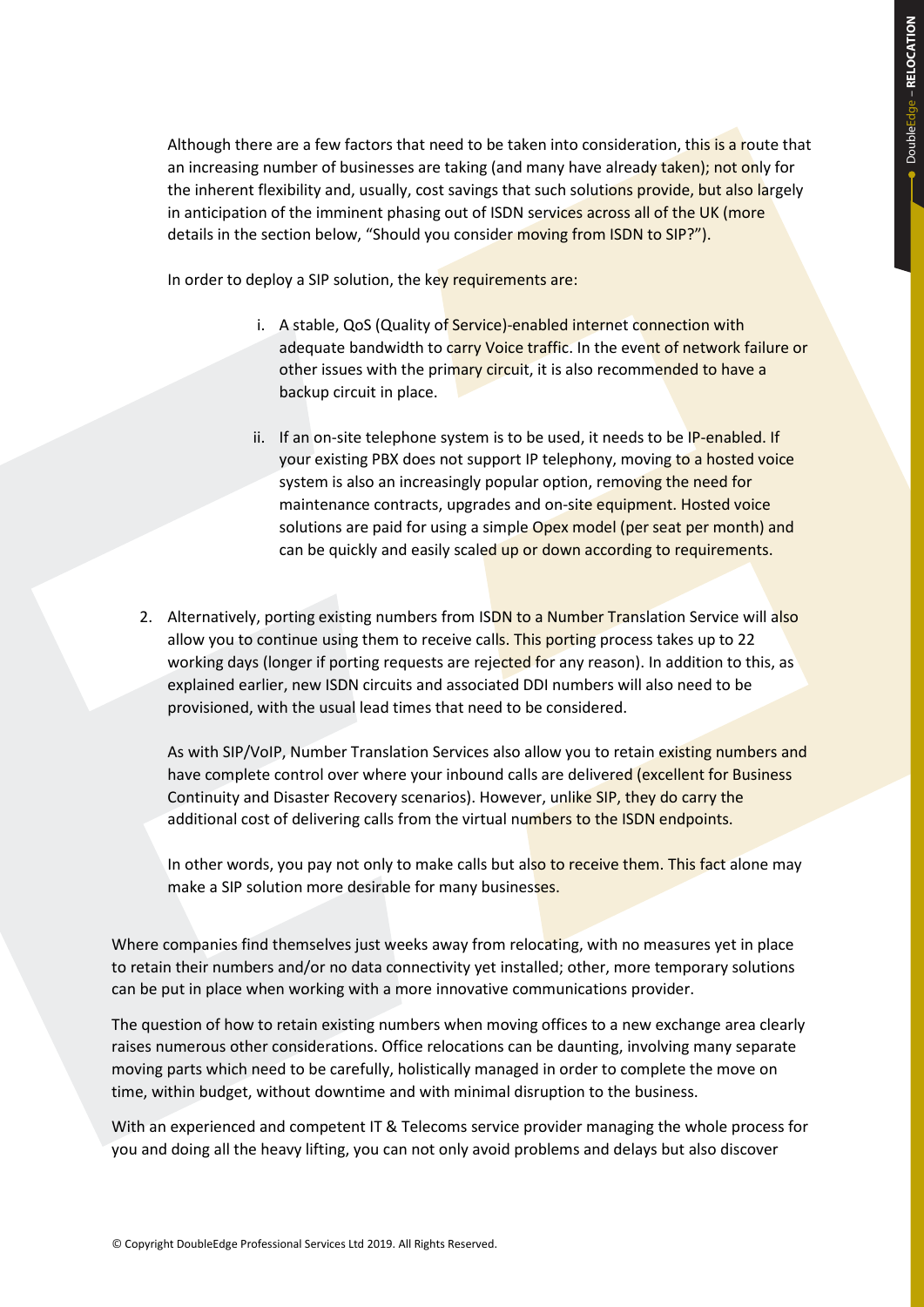sometimes unexpected ways to leverage the latest technological innovations to drive efficiency and growth along the way.

#### Should you consider moving from ISDN to SIP?

While as little as 5-10 years ago, many firms may have been nervous about taking the leap from traditional ISDN to SIP, this is now rapidly becoming the norm.

**In fact, Vodafone, COLT and Verizon have already stopped selling ISDN and, with BT also ceasing supply of ISDN by 2020 and phasing it out completely by 2025, firms will have no choice but to switch to IP-based technologies for Voice communications.**

There are several compelling arguments for moving to SIP sooner rather than later and an office relocation, with your existing networks having to be moved anyway, could be the ideal time to make the switch.

Key benefits of SIP include:

- Reduced call costs
- Free calls between sites
- **Scalability**
- Complete control over call routing
- Rich features and functionality, particularly around conferencing, collaboration and mobility

Depending on your type of company, business model, current infrastructure and priorities, there are many ways to go about moving to SIP – should you use your existing phone system or move to a hosted platform? Should you use ethernet connectivity or is fibre broadband enough for your requirements? How much resilience needs to be built into the solution?

There is no "one-size-fits-all" solution and these are all questions that are best discussed in detail with experts in the field. Make sure to work with an IT & Telecoms company who have years of demonstrable experience in helping firms of all shapes and sizes carry out successful, pain-free SIP to ISDN migrations.

#### Should you keep your existing phone system or move to a hosted voice service?

As outlined earlier, this will depend on your business requirements and priorities. Questions that need to be asked include:

- How scalable does our telephony solution need to be?
- Could our IT resource be put to better use if we no longer had to worry about maintaining the phone system, installing security patches, software updates etc.?
- Would a "per seat per month" Opex model be preferable to a CapEx model?
- Is equipment depreciation an issue for us?
- How important is it to our business that we retain our own physical on-site phone system?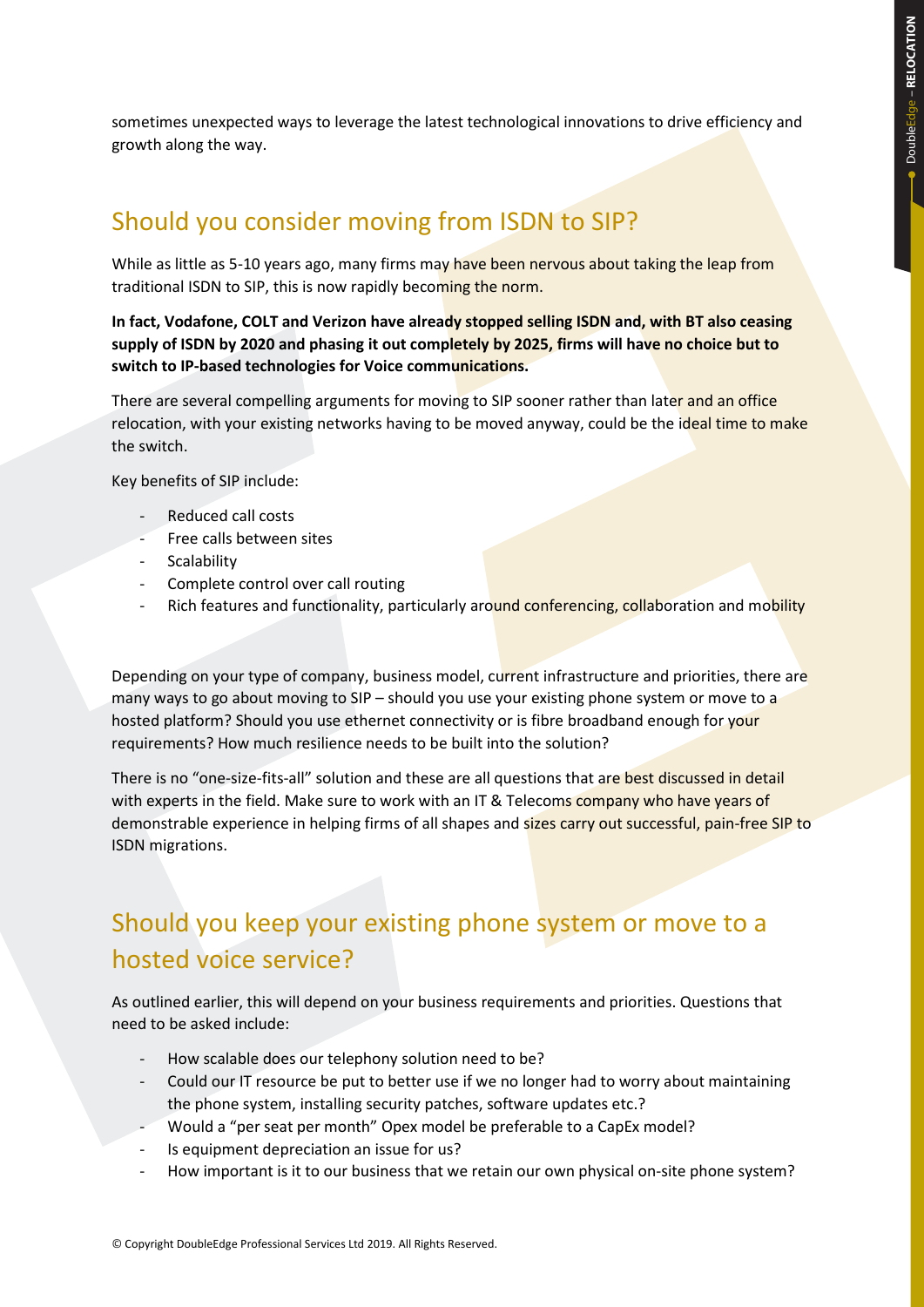Hosted telephony can offer numerous benefits, but it does not necessarily suit all businesses. Consulting an expert communications provider can provide useful guidance and aid in identifying the best options for your business.

#### What are your carriers' timescales for any network connections?

As well as lead times associated with obtaining wayleaves, it is also critical to factor in the time it takes carriers to install the necessary circuits at your new site. This varies from carrier to carrier and will also depend on whether the site is already "on-net", i.e. if the required infrastructure is already present on the premises.

Depending on these factors, lead times typically vary significantly, from around 20 to 90 working days. No timescales will be confirmed before a site survey is carried out and any potential issues are identified so, once again, the key is to begin the process as early as possible and plan for the worst.

#### Have you checked network requirements and local availability at your new site?

Existing availability of your preferred network(s) at your new site is not a given. Some carriers may be present, some may not. If your site is off-net for a certain carrier, bringing it on-net will have an impact on timescales and cost.

Again, planning well in advance is key – find out which networks have a presence at your site, what connectivity options are available and any associated one-off and recurring costs. Ideally, you can find all this out before you even choose your new office and use this knowledge in your decisionmaking process.

#### Is fibre available for faster broadband?

Again, fibre broadband / FTTC (Fibre to the Cabinet) / FTTP (Fibre to the Premises) availability can never be assumed. Even in major cities such as London, there are large areas which still do not have access to fibre broadband...so make sure to check well in advance. Work with your communications provider, before you decide on your new office, to establish whether the sites you are considering have fibre availability.

#### Does network access inside and outside the building allow for resilience?

How resilient does your infrastructure need to be? While some companies may feel that a single ethernet circuit with fibre broadband as failover is enough to meet their needs, others require something far more robust. This may involve multiple circuits, using diverse carriers and different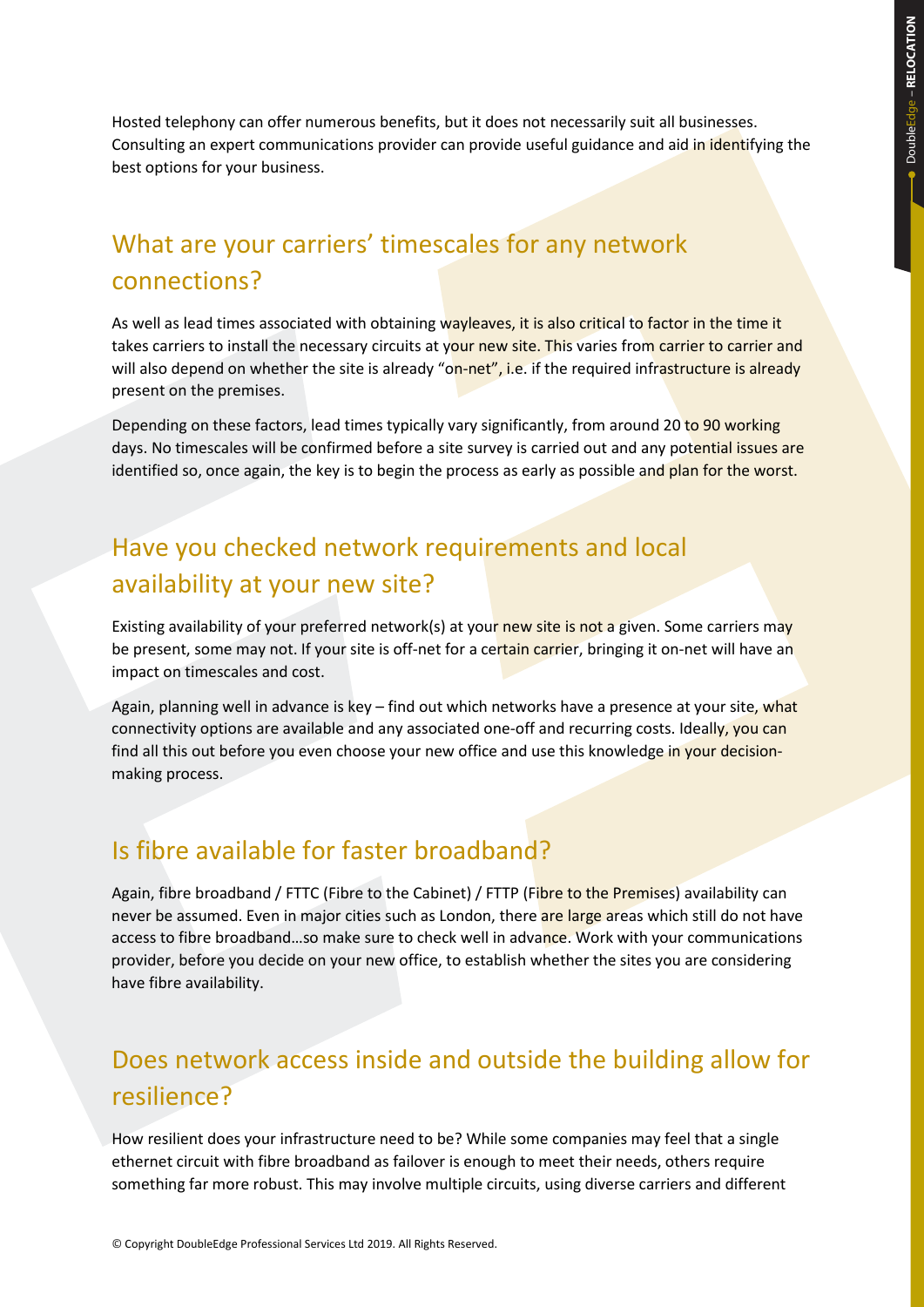entry points into the building, possibly with links to data centres and/or other sites to allow voice and data traffic to follow a different route in the event of, for example, any network or circuit failures.

The more resilient your infrastructure needs to be, the more critical it is to understand what options are available to you, and what limitations there are, in order to design a solution that meets your requirements. Again, consulting with an expert communications provider can give valuable insights and help you make more informed decisions.

#### What measures do you have in place to avoid downtime?

When the day finally comes to move your infrastructure across to your new site, it's important to have a plan to ensure that your IT and communications switch over seamlessly...and also consider what could potentially go wrong and have contingencies and roll-back options in place.

## Do you have a full inventory of your IT & Telecom equipment, lines and services? Are any of these no longer used/needed?

In other words, what do you have now and what do you need going forward? Moving offices provides a perfect opportunity to reduce any unwanted circuits and re-negotiate contracts to reduce costs. Often this exercise flags up resiliency and Disaster Recovery inadequacies that can also be addressed as part of the project.

DoubleEdge have decades of experience in helping companies, from SMEs to multinational corporations, with audits and benchmarking exercises; and our cutting-edge consultancy services ensure our clients remain competitive and have the peace of mind of knowing that their IT and communications are lean, reliable and cost-effective.

#### **Summary**

The above list of considerations is by no means exhaustive but covers the main points that we encounter on a daily basis and which all absolutely need to be taken into account by any firm planning or even just considering an office and/or infrastructure relocation.

Other questions include:

- Is it better to move from cable to WiFi?
- Do you need to revise your disaster recovery policy?
- Have you taken network installation costs and surcharges into account?
- Do you have a configuration plan for all your telephones and computers?
- Where are power points located and where are new ones required?
- If you're moving into larger offices as a result of business expansion, what additional hardware and software licences are required?